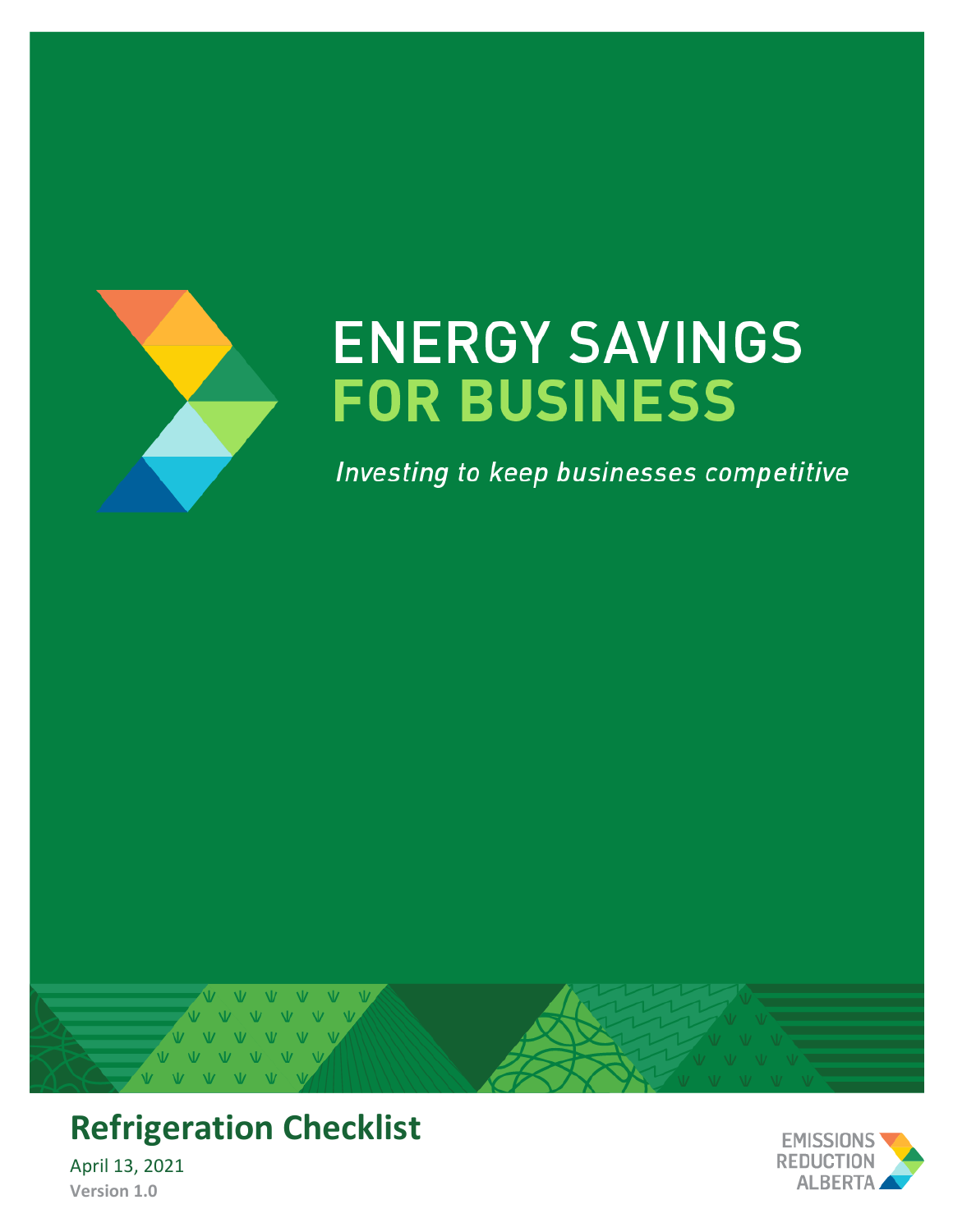## **Table of Contents**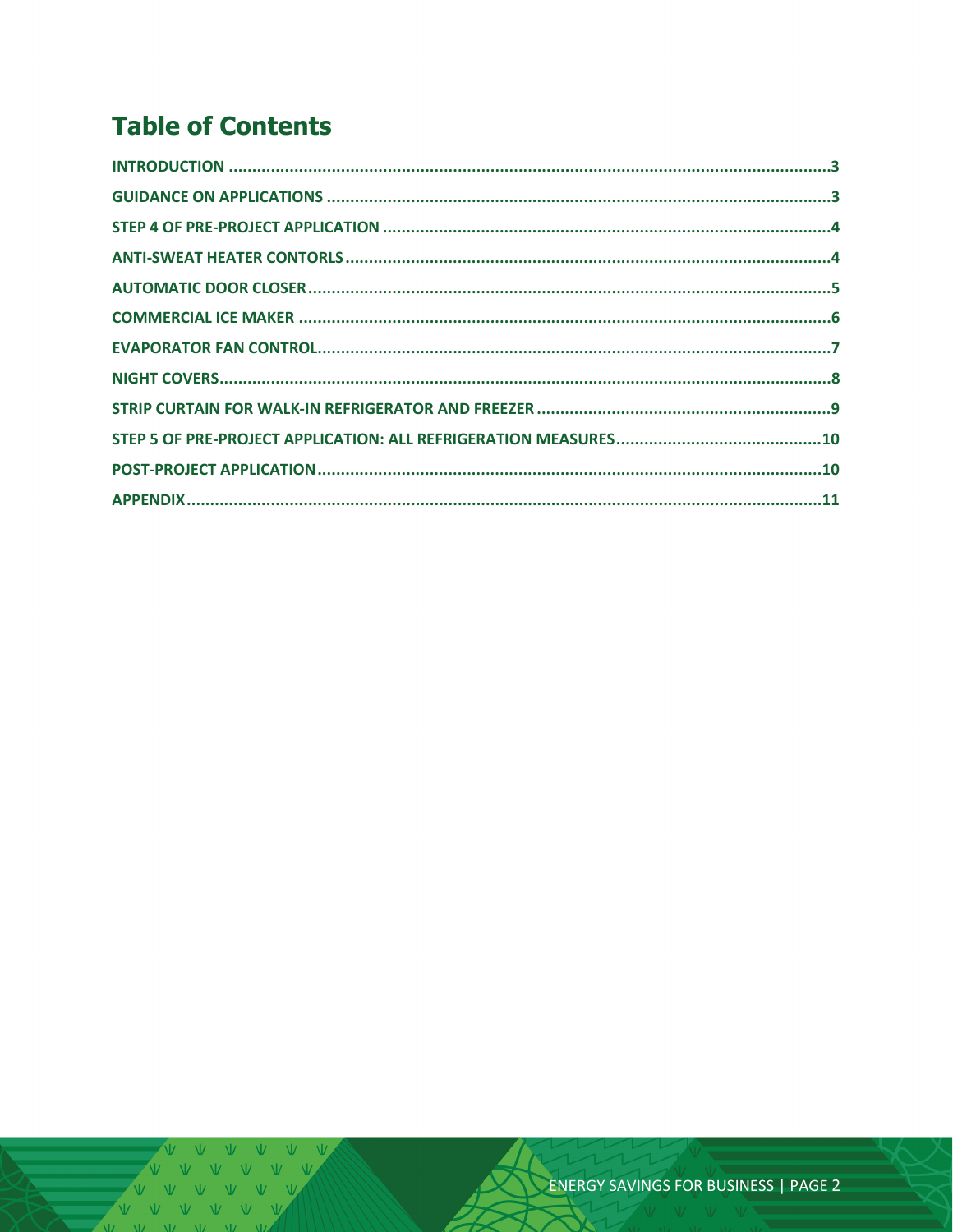#### <span id="page-2-0"></span>**INTRODUCTION**

This document is intended as a guide to support the submission of accurate and complete Refrigeration project applications. All applicants with Refrigeration projects should ensure the application meets the Eligibility Requirements set out in the Participant Terms and Conditions, Contractor Code of Conduct and Eligible Measures List. The applicant must submit the requested documentation and answer the questions contained within this document.

This checklist includes guidance for what needs to be entered in each input field at Step 4 and Step 5 of the Application process. Step 5 specifically describes which documents need to be uploaded and their purpose.

#### <span id="page-2-1"></span>**GUIDANCE ON APPLICATIONS**

The following sections provide guidance on Refrigeration applications, ensuring that they are complete, accurate and comprehensive.

The applicant and/or contractor will also need to provide the following information in Step 4 and Step 5 of the application submission, as further described in the tables below.

ENERGY SAVINGS FOR BUSINESS | PAGE 3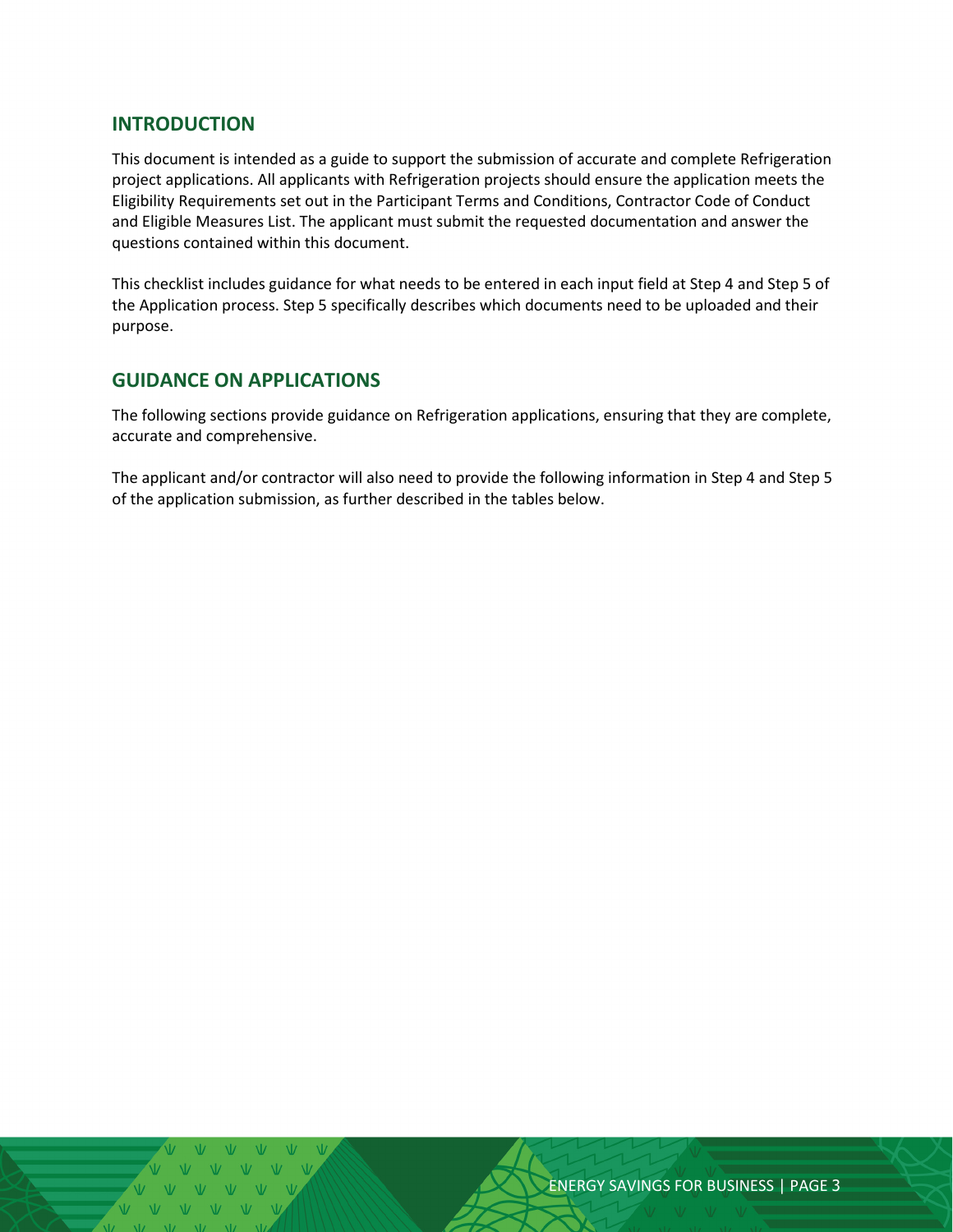#### <span id="page-3-0"></span>**STEP 4 OF PRE-PROJECT APPLICATION**

#### <span id="page-3-1"></span>**ANTI-SWEAT HEATER CONTORLS**

| <b>Field</b>                          | <b>What to Enter</b>                              | How Data or Input Provided is<br><b>Used</b> |  |
|---------------------------------------|---------------------------------------------------|----------------------------------------------|--|
| Quantity                              | Enter the number of measures                      | • Used to calculate eligible                 |  |
|                                       | being installed.                                  | incentive.                                   |  |
|                                       |                                                   | • Post-project QA/QC.                        |  |
| <b>Existing Heater kW Rating</b>      | Enter wattage rating of existing<br>heater in kW. | • Used for estimating energy                 |  |
|                                       |                                                   | savings achieved.                            |  |
| Door Type                             | Select from list the door type:                   | · Post-project QA/QC.                        |  |
|                                       | Slide                                             |                                              |  |
|                                       | Swing                                             |                                              |  |
| Age of Cooler/Freezer (Years)         | Enter age of cooler/freezer in                    | • Used for estimating energy                 |  |
|                                       | years.                                            | savings achieved.                            |  |
|                                       |                                                   |                                              |  |
| <b>Specification Sheet</b>            | Upload the specification sheet                    | • Post-project QA/QC.                        |  |
|                                       | for the measure.                                  |                                              |  |
|                                       | Indicate/circle which specific                    |                                              |  |
|                                       | equipment is being used                           |                                              |  |
|                                       | for project.                                      |                                              |  |
| <b>Equipment &amp; Material Costs</b> | Enter equipment and material                      | · Calculate eligible incentive.              |  |
|                                       | costs as indicated on the                         | · Post-project QA/QC.                        |  |
|                                       | invoice/final quote.                              |                                              |  |
| Labour Cost                           | Enter labour costs as indicated                   | • Calculate eligible incentive.              |  |
|                                       | on the invoice/final quote.                       | • Post-project QA/QC.                        |  |
| Design Cost                           | Enter design costs and include                    | • Calculate eligible incentive.              |  |
|                                       | all other costs as indicated on                   | · Post-project QA/QC.                        |  |
|                                       | the invoice/final quote.                          |                                              |  |

V V V  $\mathbb V$   $\mathbb V$   $\mathbb V$   $\mathbb V$  $V$   $V$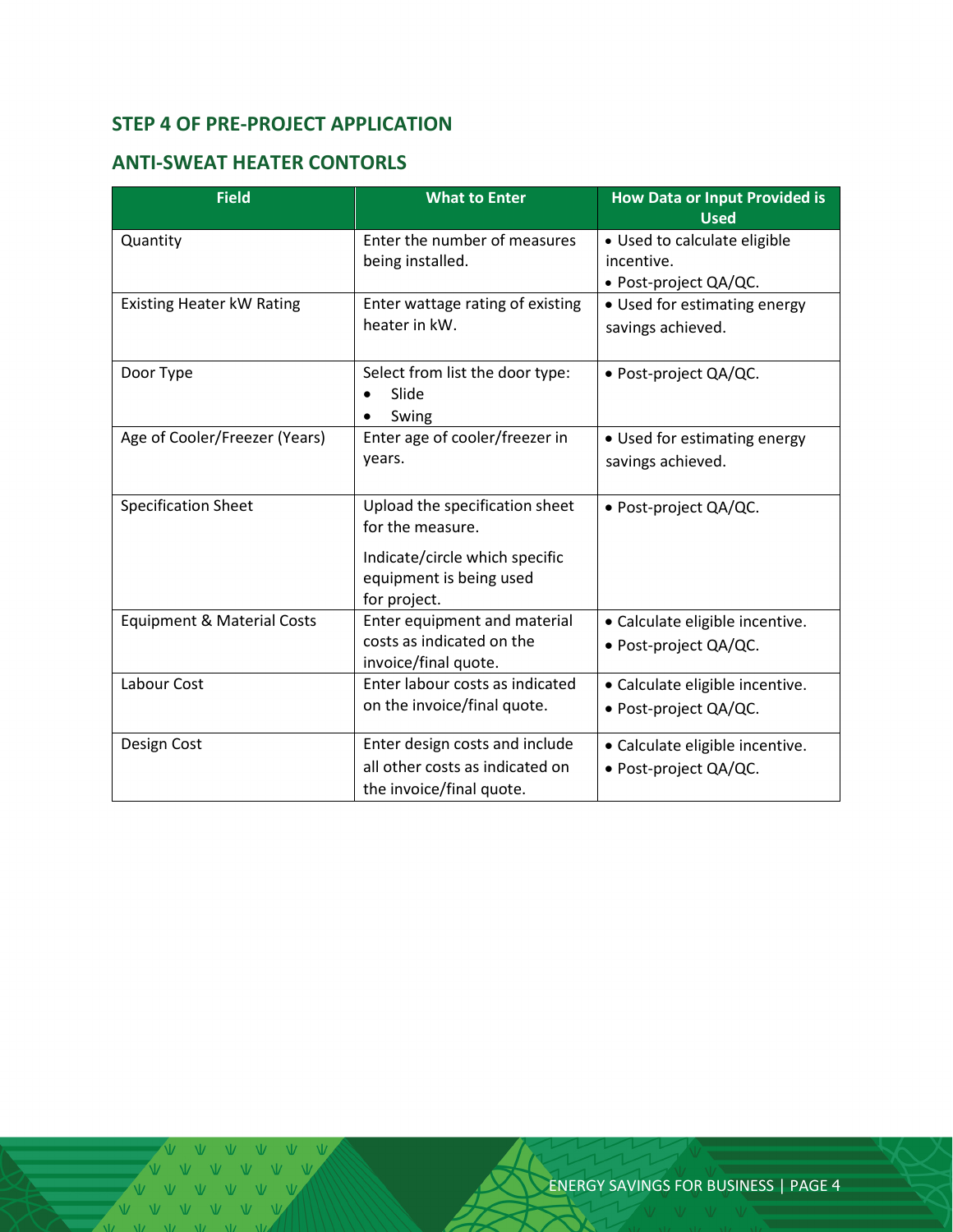### <span id="page-4-0"></span>**AUTOMATIC DOOR CLOSER**

| <b>Field</b>                          | <b>What to Enter</b>            | <b>How Data or Input Provided is</b><br><b>Used</b> |  |
|---------------------------------------|---------------------------------|-----------------------------------------------------|--|
| Quantity                              | Enter the number of measures    | • Used to calculate eligible                        |  |
|                                       | being installed.                | incentive.                                          |  |
|                                       |                                 | • Post-project QA/QC.                               |  |
| <b>Specification Sheet</b>            | Upload the specification sheet  | · Post-project QA/QC.                               |  |
|                                       | for the measure.                |                                                     |  |
|                                       | Indicate/circle which specific  |                                                     |  |
|                                       | equipment is being used         |                                                     |  |
|                                       | for project.                    |                                                     |  |
| <b>Height of Existing Doorway</b>     | Enter height of existing        | · Post-project QA/QC.                               |  |
| (Feet)                                | doorway in feet.                |                                                     |  |
| Width of Existing Doorway             | Enter width of existing doorway | · Post-project QA/QC.                               |  |
| (Feet)                                | in feet.                        |                                                     |  |
| Doorway Area (Square Feet)            | Enter square footage area of    | • Post-project QA/QC.                               |  |
|                                       | doorway.                        |                                                     |  |
| Volume Refrigerator or Cooler         | Enter volume of refrigerator or | · Post-project QA/QC.                               |  |
| Space (Cubic Feet)                    | cooler space in cubic feet.     |                                                     |  |
| <b>Equipment &amp; Material Costs</b> | Enter equipment and material    | • Used to calculate incentive                       |  |
|                                       | costs as indicated on the       | cap.                                                |  |
|                                       | invoice/final quote.            | • Post-project QA/ QC.                              |  |
| Labour Cost                           | Enter labour costs as indicated | • Used to calculate incentive                       |  |
|                                       | on the invoice/final quote.     | cap.                                                |  |
|                                       |                                 | • Post-project QA/ QC.                              |  |
| Design Cost                           | Enter design costs and include  | • Used to calculate incentive                       |  |
|                                       | all other costs as indicated on | cap.                                                |  |
|                                       | the invoice/final quote.        | • Post-project QA/ QC.                              |  |

 $V-V$  $\overline{M}$   $\overline{M}$   $\overline{M}$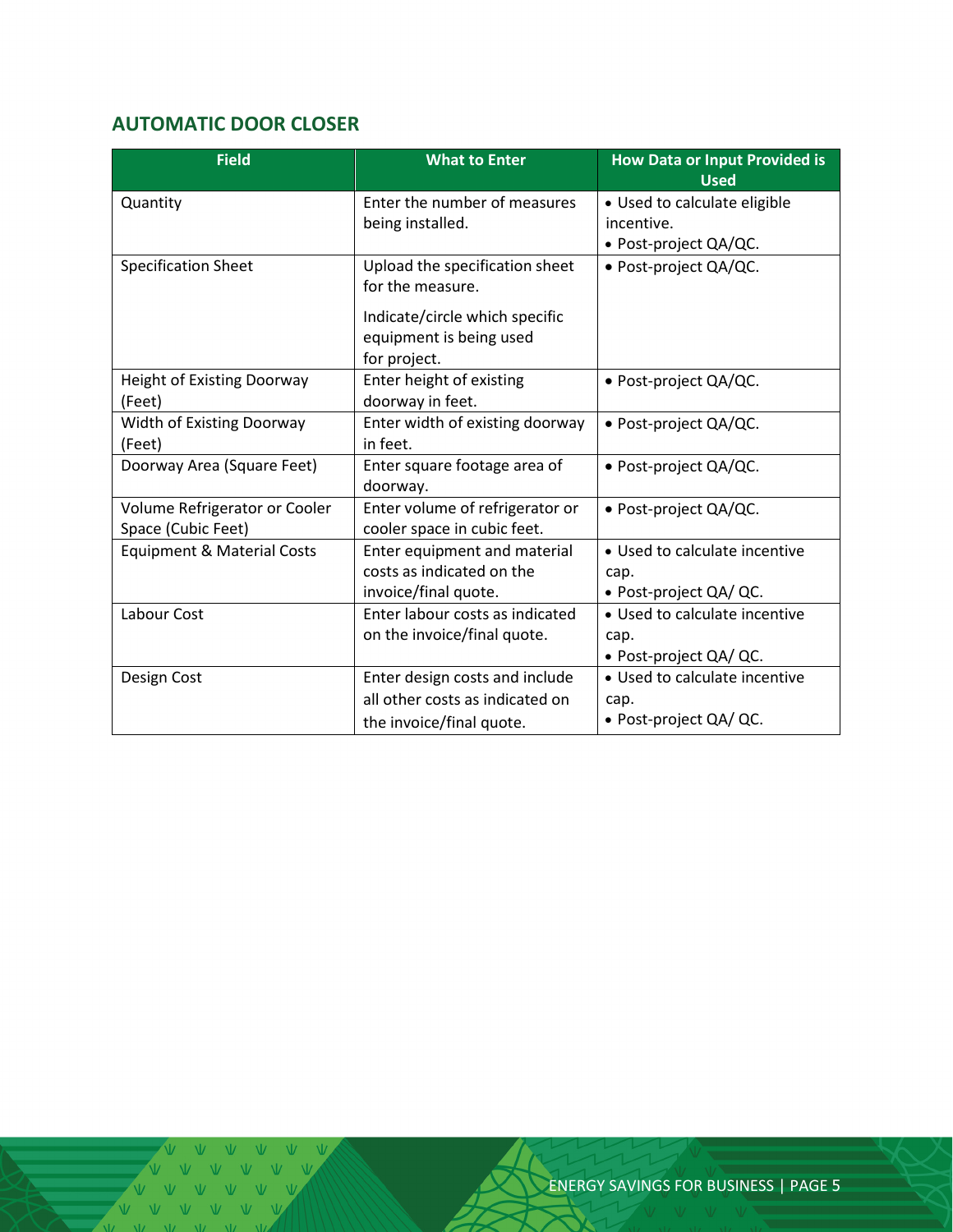#### <span id="page-5-0"></span>**COMMERCIAL ICE MAKER**

| <b>Field</b>                   | <b>What to Enter</b>               | <b>How Data or Input Provided is</b><br><b>Used</b> |  |
|--------------------------------|------------------------------------|-----------------------------------------------------|--|
| Energy Star Id                 | <b>ENERGY STAR ID for the</b>      | • Review of measure.                                |  |
|                                | measure (available                 | • ENERGY STAR ID is used to                         |  |
|                                | at https://www.energystar.gov/     | populate data about the                             |  |
|                                | productfinder/?s=mega).            | feature in other pre-                               |  |
|                                |                                    | populated fields.                                   |  |
| Quantity                       | Enter the number of measures       | • Used to calculate eligible                        |  |
|                                | being installed.                   | incentive.                                          |  |
|                                |                                    | • Post-project QA/QC.                               |  |
| Specification Sheet of New Ice | Upload the specification sheet     | · Post-project QA/QC.                               |  |
| Maker                          | for the measure.                   |                                                     |  |
|                                | Indicate/circle which specific     |                                                     |  |
|                                | equipment is being used            |                                                     |  |
|                                | for project.                       |                                                     |  |
| Harvest Rate of Existing Ice   | Enter harvest rate of existing ice | · Post-project QA/QC.                               |  |
| Maker                          | maker.                             |                                                     |  |
| Equipment & Material Costs     | Enter equipment and material       | • Used to calculate incentive                       |  |
|                                | costs as indicated on the          | cap.                                                |  |
|                                | invoice/final quote.               | · Post-project QA/ QC.                              |  |
| Labour Cost                    | Enter labour costs as indicated    | • Used to calculate incentive                       |  |
|                                | on the invoice/final quote.        | cap.                                                |  |
|                                |                                    | • Post-project QA/ QC.                              |  |
| Design Cost                    | Enter design costs and include     | • Used to calculate incentive                       |  |
|                                | all other costs as indicated on    | cap.                                                |  |
|                                | the invoice/final quote.           | • Post-project QA/ QC.                              |  |

V V V V V<br>V V V V V V V V V V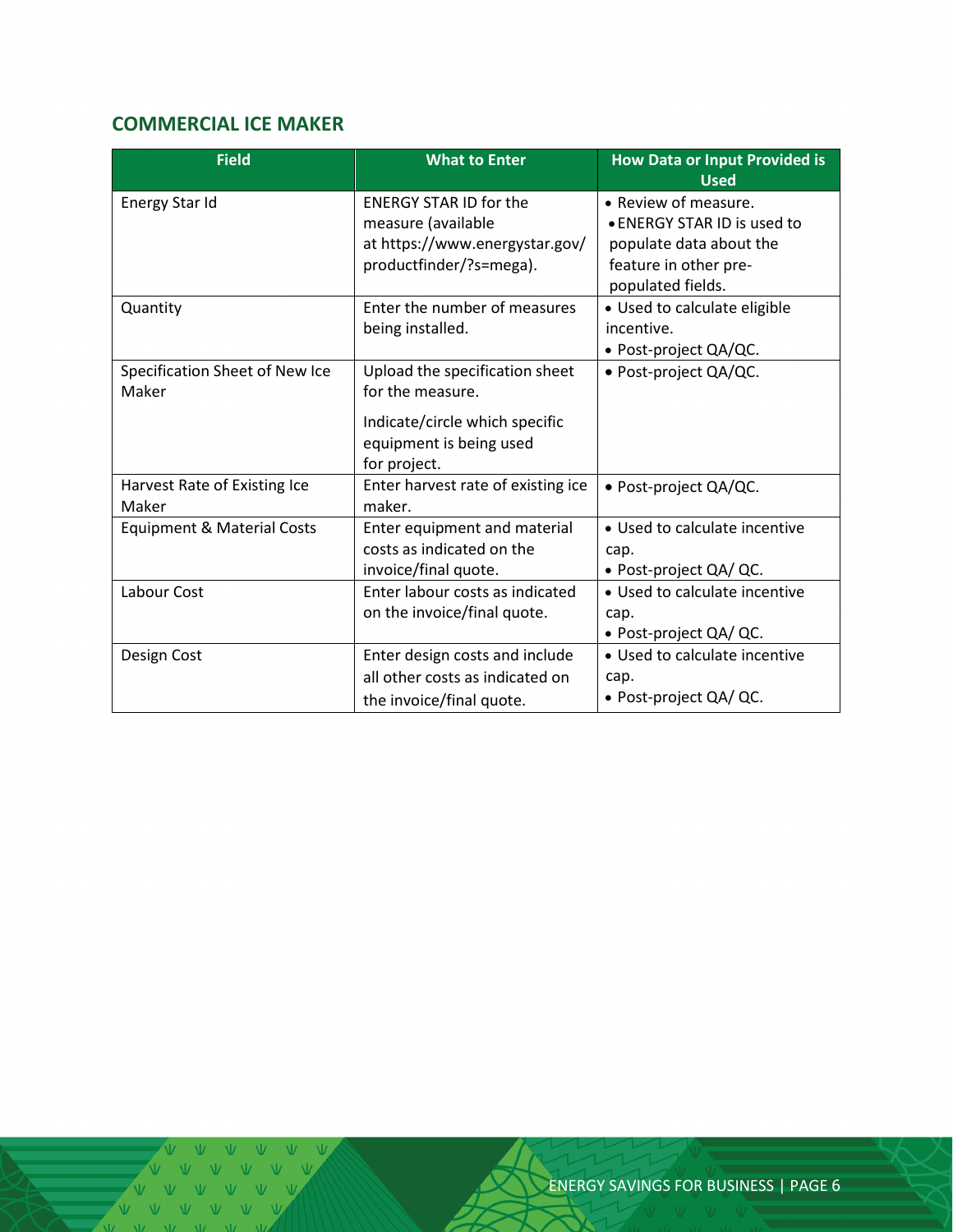#### <span id="page-6-0"></span>**EVAPORATOR FAN CONTROL**

| <b>Field</b>                          | <b>What to Enter</b>             | <b>How Data or Input Provided is</b><br><b>Used</b> |  |
|---------------------------------------|----------------------------------|-----------------------------------------------------|--|
| Quantity                              | Enter the number of measures     | • Used to calculate eligible                        |  |
|                                       | being installed.                 | incentive.                                          |  |
|                                       |                                  | • Post-project QA/ QC.                              |  |
| <b>Specification Sheet</b>            | Upload the specification sheet   | · Post-project QA/QC.                               |  |
|                                       | for the measure.                 |                                                     |  |
|                                       | Indicate/circle which specific   |                                                     |  |
|                                       | equipment is being used          |                                                     |  |
|                                       | for project.                     |                                                     |  |
| Area Served by Evaporators            | Enter square footage area        | · Post-project QA/QC.                               |  |
| (Square Feet)                         | served by evaporators.           |                                                     |  |
| Age of Evaporators (Years)            | Enter age of evaporators in      | · Post-project QA/QC.                               |  |
|                                       | years.                           |                                                     |  |
| HP of Evaporator Motors               | Enter HP of evaporator motor. If | • Post-project QA/QC.                               |  |
|                                       | multiple motors are installed,   |                                                     |  |
|                                       | then enter the average HP of all |                                                     |  |
|                                       | motors.                          |                                                     |  |
| <b>Equipment &amp; Material Costs</b> | Enter equipment and material     | • Used to calculate incentive                       |  |
|                                       | costs as indicated on the        | cap.                                                |  |
|                                       | invoice/final quote.             | • Post-project QA/ QC.                              |  |
| Labour Cost                           | Enter labour costs as indicated  | • Used to calculate incentive                       |  |
|                                       | on the invoice/final quote.      | cap.                                                |  |
|                                       |                                  | • Post-project QA/ QC.                              |  |
| Design Cost                           | Enter design costs and include   | • Used to calculate incentive                       |  |
|                                       | all other costs as indicated on  | cap.                                                |  |
|                                       | the invoice/final quote.         | • Post-project QA/ QC.                              |  |

 $\overline{M}$   $\overline{M}$   $\overline{M}$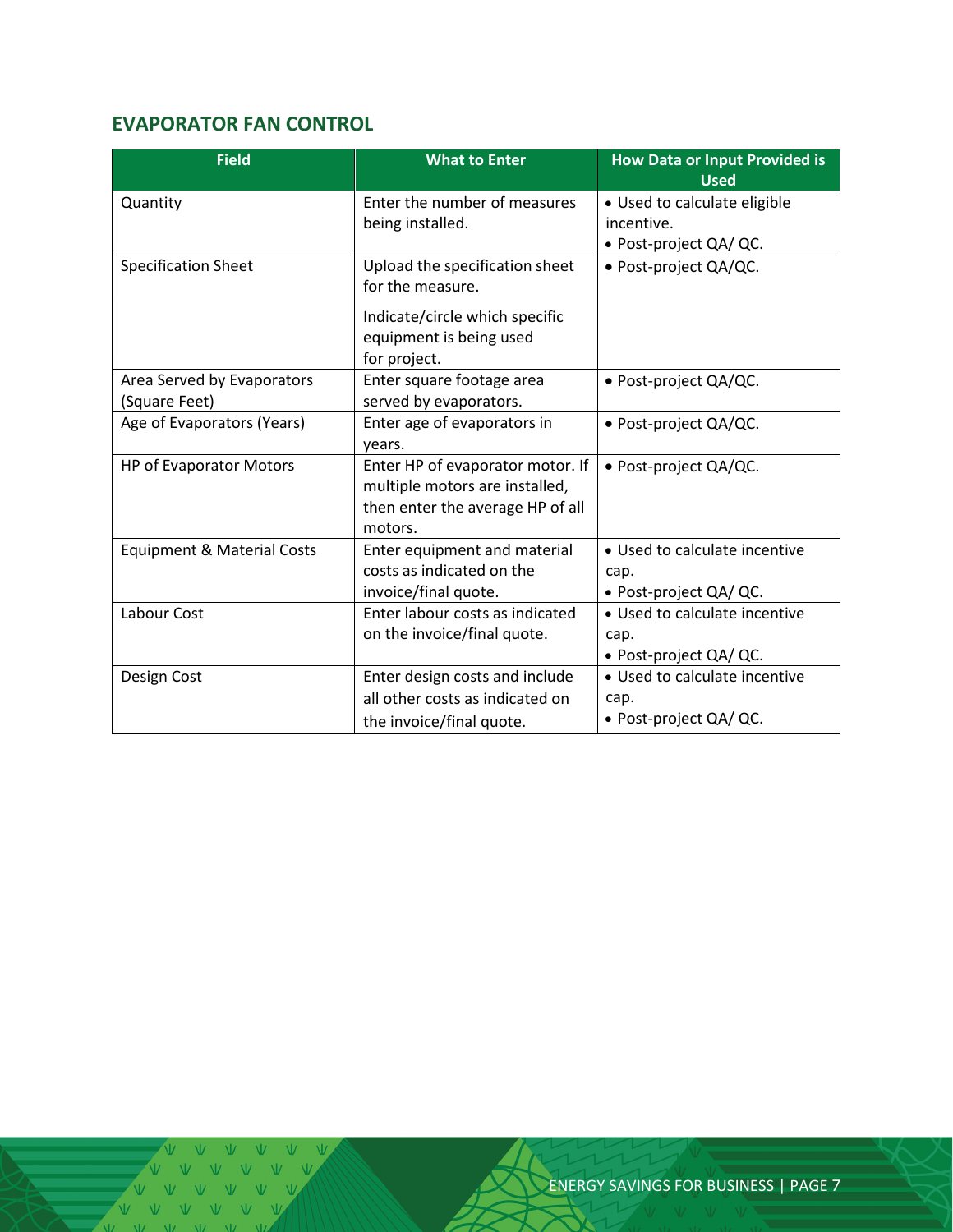#### <span id="page-7-0"></span>**NIGHT COVERS**

- Refrigerated case night covers vertical case
- Refrigerated case night covers horizontal case

| <b>Field</b>                             | <b>What to Enter</b>                                                                                               | <b>How Data or Input Provided is</b><br><b>Used</b>                  |  |
|------------------------------------------|--------------------------------------------------------------------------------------------------------------------|----------------------------------------------------------------------|--|
| Quantity                                 | Enter the number of measures<br>being installed.                                                                   | • Used to calculate eligible<br>incentive.<br>· Post-project QA/ QC. |  |
| <b>Specification Sheet</b>               | Upload the specification sheet<br>for the measure.                                                                 | · Post-project QA/QC.                                                |  |
|                                          | Indicate/circle which specific<br>equipment is being used<br>for project.                                          |                                                                      |  |
| Age of Refrigerated Case (Years)         | Enter age of refrigerated case in<br>years.                                                                        | · Post-project QA/QC.                                                |  |
| Hours per Day Case is Covered<br>(Hours) | Enter the number of hours per<br>day case is covered.                                                              | · Post-project QA/QC.                                                |  |
| Low or High Temperature Case             | Select either Low Temperature<br>or High Temperature.                                                              | · Post-project QA/QC.                                                |  |
| Case Length (Feet)                       | Enter height of case in feet.                                                                                      | · Post-project QA/QC.                                                |  |
| <b>Case Orientation</b>                  | Select from the list the case<br>orientation:<br>Horizontal<br>$\bullet$<br>Vertical<br>Semi-vertical<br>$\bullet$ | · Post-project QA/QC.                                                |  |
| <b>Equipment &amp; Material Costs</b>    | Enter equipment and material<br>costs as indicated on the<br>invoice/final quote.                                  | • Used to calculate incentive<br>cap.<br>· Post-project QA/ QC.      |  |
| Labour Cost                              | Enter labour costs as indicated<br>on the invoice/final quote.                                                     | • Used to calculate incentive<br>cap.<br>· Post-project QA/ QC.      |  |
| Design Cost                              | Enter design costs and include<br>all other costs as indicated on<br>the invoice/final quote.                      | • Used to calculate incentive<br>cap.<br>· Post-project QA/ QC.      |  |

V V V V V V V V V V V V  $V$   $V$   $V$   $V$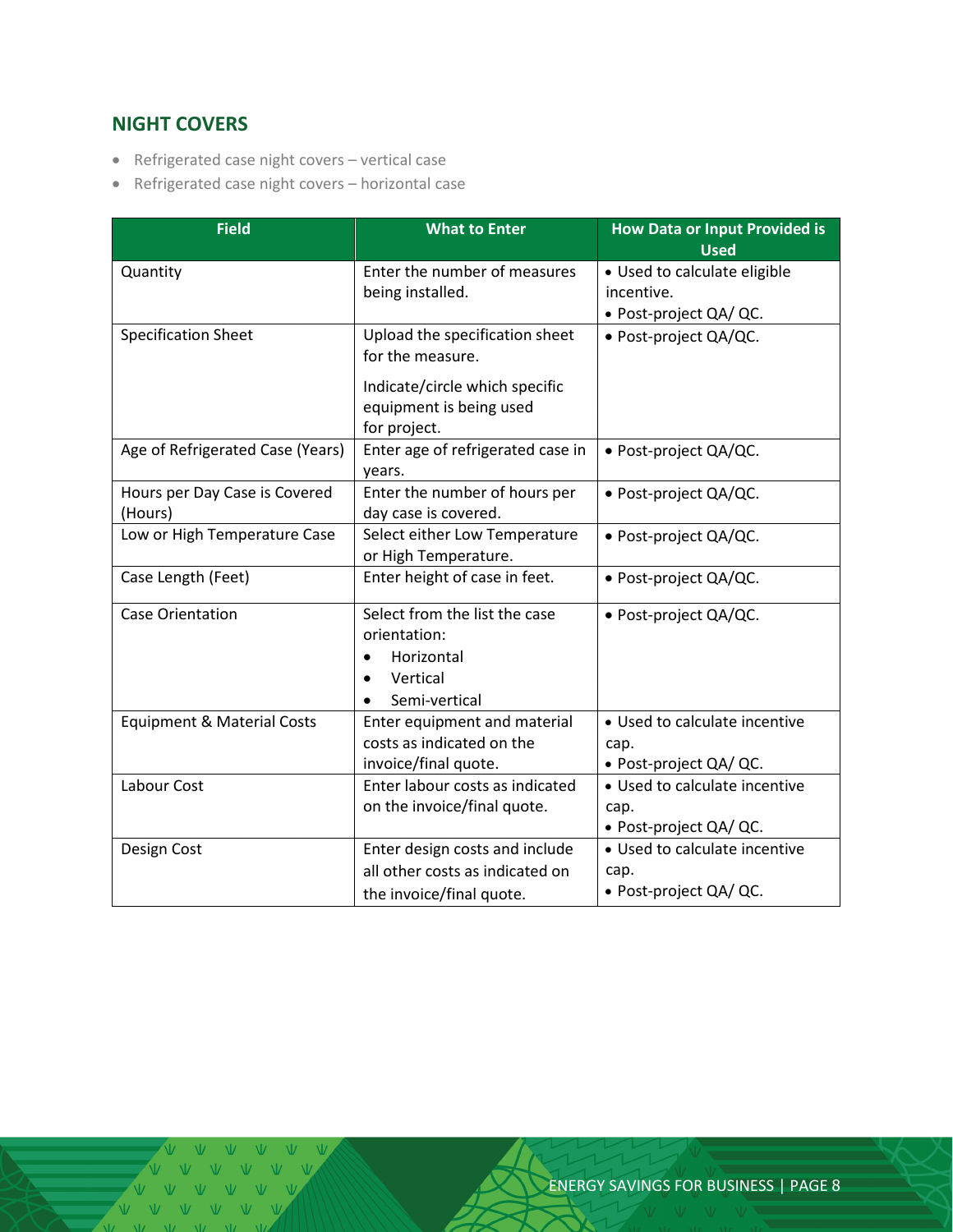#### <span id="page-8-0"></span>**STRIP CURTAIN FOR WALK-IN REFRIGERATOR AND FREEZER**

| <b>Field</b>                                           | <b>What to Enter</b>                                                      | <b>How Data or Input Provided is</b><br><b>Used</b> |  |
|--------------------------------------------------------|---------------------------------------------------------------------------|-----------------------------------------------------|--|
| Quantity                                               | Enter the number of measures<br>being installed.                          | · Used to calculate eligible<br>incentive.          |  |
|                                                        |                                                                           | • Post-project QA/ QC.                              |  |
| <b>Specification Sheet</b>                             | Upload the specification sheet<br>for the measure.                        | · Post-project QA/QC.                               |  |
|                                                        | Indicate/circle which specific<br>equipment is being used<br>for project. |                                                     |  |
| Height of Existing Doorway<br>(Feet)                   | Enter height of existing<br>doorway in feet.                              | · Post-project QA/QC.                               |  |
| Width of Existing Doorway<br>(Feet)                    | Enter width of existing doorway<br>in feet.                               | · Post-project QA/QC.                               |  |
| Doorway Area (Square Feet)                             | Enter square footage area of                                              | • Used to calculate eligible                        |  |
|                                                        | doorway.                                                                  | incentive.<br>· Post-project QA/ QC.                |  |
| Volume of Refrigerator or<br>Cooler Space (Cubic Feet) | Enter volume of refrigerator or<br>cooler space in cubic feet.            | · Post-project QA/QC.                               |  |
| Age of Compressors (Years)                             | Enter age of compressors in<br>years.                                     | · Post-project QA/QC.                               |  |
| <b>Equipment &amp; Material Costs</b>                  | Enter equipment and material                                              | • Used to calculate incentive                       |  |
|                                                        | costs as indicated on the                                                 | cap.                                                |  |
|                                                        | invoice/final quote.                                                      | · Post-project QA/ QC.                              |  |
| Labour Cost                                            | Enter labour costs as indicated<br>on the invoice/final quote.            | • Used to calculate incentive                       |  |
|                                                        |                                                                           | cap.<br>· Post-project QA/ QC.                      |  |
| Design Cost                                            | Enter design costs and include                                            | • Used to calculate incentive                       |  |
|                                                        | all other costs as indicated on                                           | cap.                                                |  |
|                                                        | the invoice/final quote.                                                  | · Post-project QA/ QC.                              |  |

 $\mathbb{V}$   $\mathbb{V}$  $V - V - V$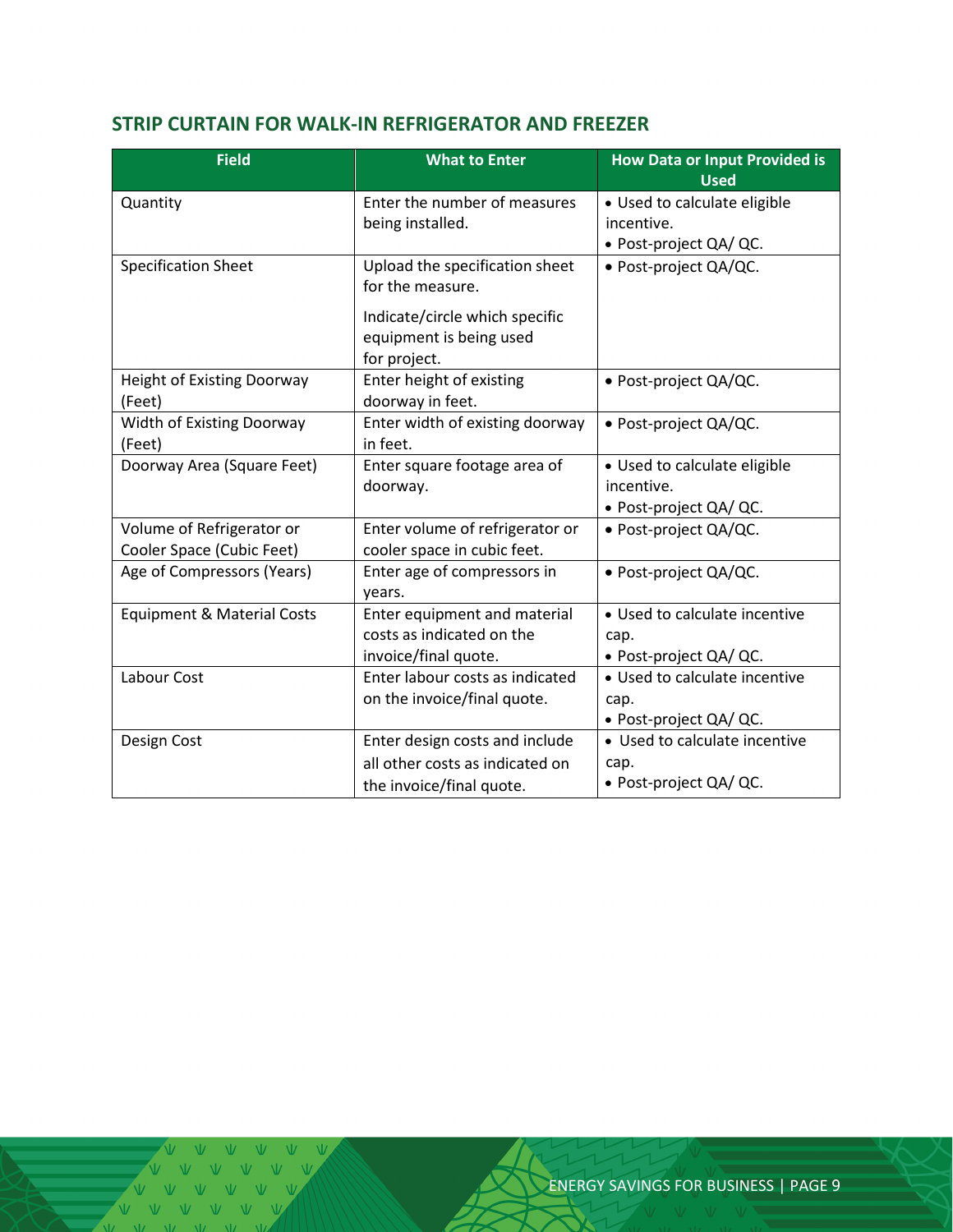#### <span id="page-9-0"></span>**STEP 5 OF PRE-PROJECT APPLICATION: ALL REFRIGERATION MEASURES**

| <b>Field</b>                         | <b>What to Enter</b>                                                                                                                                                                                                                                                                            | <b>How Data or Input Provided is</b><br><b>Used</b>                                                 |
|--------------------------------------|-------------------------------------------------------------------------------------------------------------------------------------------------------------------------------------------------------------------------------------------------------------------------------------------------|-----------------------------------------------------------------------------------------------------|
| Cost Quote                           | Quote or invoice should be<br>itemized to include quantity,<br>brand, model numbers for<br>equipment, applicant name,<br>contractor name, facility address<br>land date. Costs should be<br>indicated separately for:<br>Equipment and Material,<br>Labour,<br>Design and Others, and<br>Taxes. | • Cross-reference against<br>provided costs.<br>• Calculate incentive cap.<br>• Post-project QA/QC. |
| <b>Electricity Bill for Facility</b> | Upload the most recent electricity<br>bill available for the facility.                                                                                                                                                                                                                          | • Ascertain rate class.                                                                             |

#### <span id="page-9-1"></span>**POST-PROJECT APPLICATION**

Note that for the post-project application, you will be required to confirm that no changes were made from the pre-project application, unless an Application Change Approval Notice was issued by ERA. In terms of documents required, you will need to provide evidence of the following:

- Invoice for Project Costs,
- Proof of Payment for Project Costs, and
- Conditions stated in the Notice of Pre-Approval.

Participant may be subject to a QA/QC check and asked for additional documentation to facilitate a site visit.